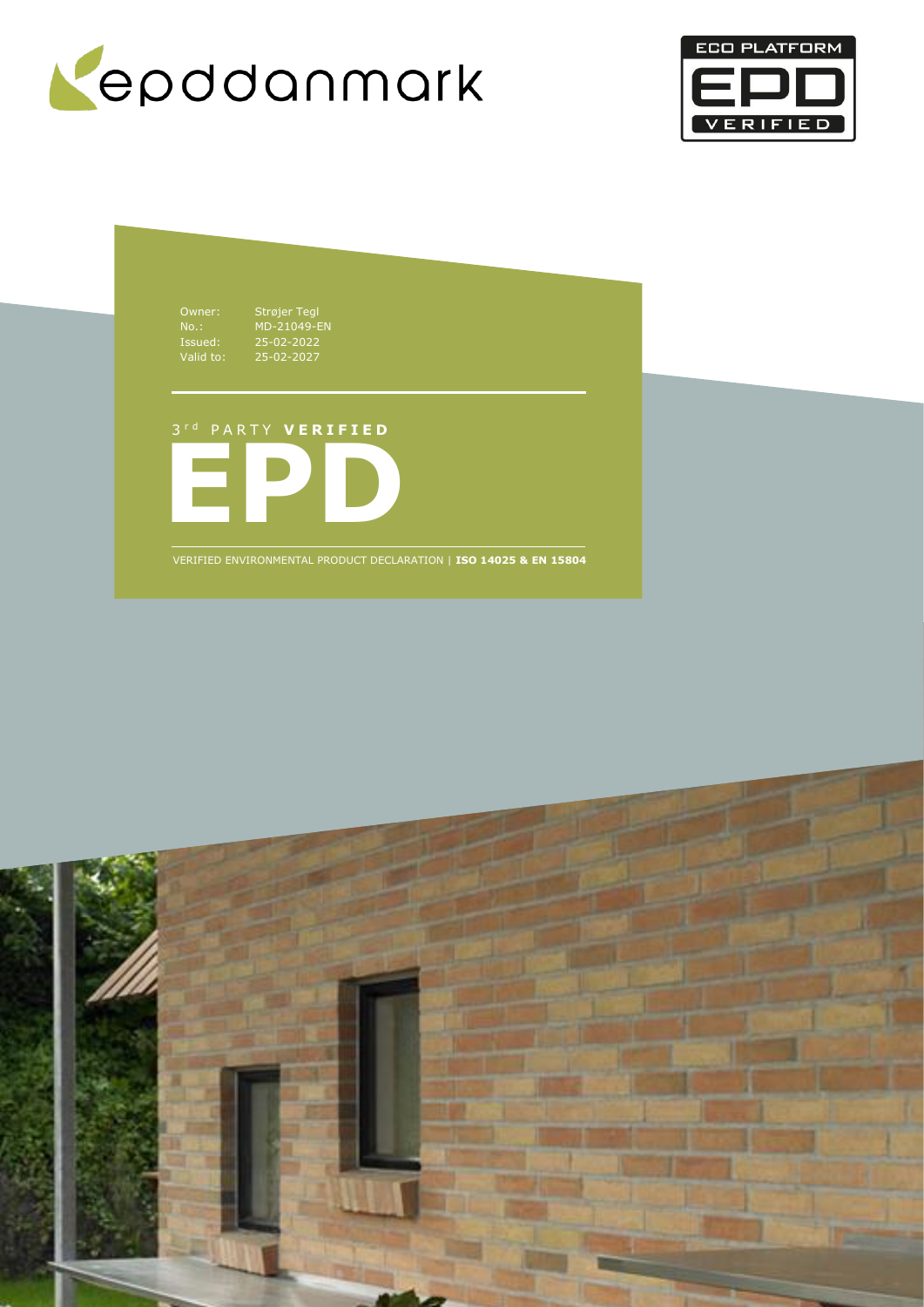



## **Owner of declaration** Strøjer Tegl

Bogyden 12, 5610 Assens CVR: 48791018

### **Programme**

EPD Danmark www.epddanmark.dk

#### **Declared products**

1 tonne of 'yellow-red/rosé' bricks based on Danish red- and bluefiring clay.

Number of declared datasets/product variations: B121, B331, B333, B338, B340, B430, B432, B434, B542, B543, B544, B545, B546, B547, B121-1, B331-1, B333-1, B338-1, B340-1, B430-1, B432-1, B434-1

#### **Production site**

Vedstaarup Teglværk A/S Bogyden 14 5610 Assens

#### **Products use**

Bricks are used build wall, pillars, and partitions.

#### **Declared unit**

1 tonne of 'yellow-red/rosé' bricks based on Danish red- and bluefiring clay and produced at Vedstaarup Teglværk. Certified green electricity is used at production site. Expected average service life of 150 years.





#### **Issued:** 25-02-2022

**Valid to:** 25-02-2027

**Basis of calculation**

This EPD is developed in accordance with the European standard EN 15804+A1.

#### **Comparability**

EPDs of construction products may not be comparable if they do not comply with the requirements in EN 15804. EPD data may not be comparable if the datasets used are not developed in accordance with EN 15804 and if the background systems are not based on the same database.

#### **Validity**

This EPD has been verified in accordance with ISO 14025 and is valid for 5 years from the date of issue.

#### **Use**

The intended use of an EPD is to communicate scientifically based environmental information for construction products, for the purpose of assessing the environmental performance of buildings.

#### **EPD type**

☐Cradle-to-gate ☒Cradle-to-gate with options ☐Cradle-to-grave

CEN standard EN 15804 serves as the core PCR Independent verification of the declaration and data, according to EN ISO 14025

□ internal **a** external

Third party verifier:

Ninlen-Backen

*Ninkie Bendtsen*

renser *Martha Katrine Sørensen EPD Danmark*

|                                    | Life cycle stages and modules (MND = module not declared) |                     |                             |                         |            |                |                |             |               |                              |                             |                                 |                |                     |                |                                                      |
|------------------------------------|-----------------------------------------------------------|---------------------|-----------------------------|-------------------------|------------|----------------|----------------|-------------|---------------|------------------------------|-----------------------------|---------------------------------|----------------|---------------------|----------------|------------------------------------------------------|
| Construction<br>Product<br>process |                                                           |                     | Use                         |                         |            |                |                | End of life |               |                              |                             | Beyond the system<br>boundary   |                |                     |                |                                                      |
| Raw material<br><b>Alddns</b>      | Transport                                                 | Σū<br>コ<br>Manufact | ransport                    | Installation<br>process | Use        | Maintenance    | Repair         | Replacement | Refurbishment | Operational<br>use<br>energy | Operational<br>use<br>water | construction<br>demolition<br>Ö | Transport      | processing<br>Waste | Disposal       | recovery<br>recycling<br>potential<br>Re-use,<br>and |
| A1                                 | A2                                                        | A <sub>3</sub>      | A4                          | A <sub>5</sub>          | <b>B1</b>  | B <sub>2</sub> | B <sub>3</sub> | <b>B4</b>   | <b>B5</b>     | <b>B6</b>                    | <b>B7</b>                   | C <sub>1</sub>                  | C <sub>2</sub> | C <sub>3</sub>      | C <sub>4</sub> | D                                                    |
| X                                  | ^                                                         | χ                   | v<br>$\boldsymbol{\Lambda}$ | X                       | <b>MND</b> | <b>MND</b>     | <b>MND</b>     | <b>MND</b>  | <b>MND</b>    | <b>MND</b>                   | <b>MND</b>                  | <b>MND</b>                      | X              | X                   | X              | Х                                                    |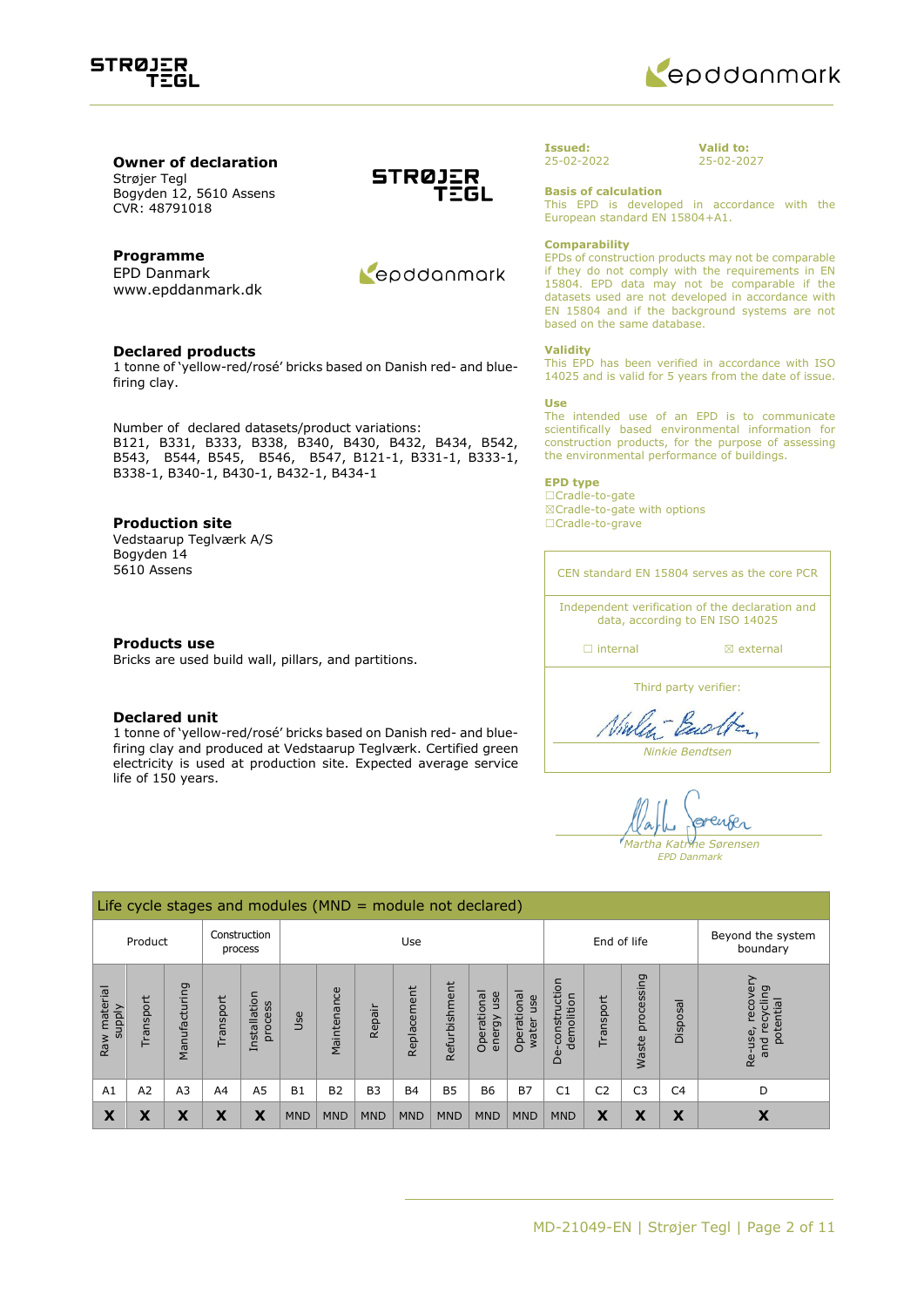



# Product information

**Product description** The EPD contains brick based on red- and blue-firing clay produces at Vedstaarup Teglværk. To achieve the different colors of bricks, clay powder (Engobe) is applicated and different incinerations techniques are used. Additive as Barium carbonate and Mangenes dioxide is to enhance specifications of the Yellow-red brick.

The main product components are shown in the table below.

| <b>Material</b>  | <b>Weight-% of declared product</b> |
|------------------|-------------------------------------|
| Red clay         | $44\%$                              |
| Blue clay        | 41 %                                |
| Sand             | $12\%$                              |
| Barium carbonate | $< 0.2 \%$                          |
| Manganese oxide  | $< 0.9 \%$                          |
| Clay powder      | $< 0.1 \%$                          |
| Water            | $2\%$                               |
|                  |                                     |
| Total            | 100 %                               |

| <b>Material</b>                 | Weight-% of packaging |
|---------------------------------|-----------------------|
| Packaging film                  | $2\%$                 |
| Packaging paper                 | $< 1$ %               |
| Pallet including return pallets | $97\%$                |
|                                 |                       |
| Total                           | $100 \%$              |

**Representativity** This declaration, including data collection and the modeled foreground system including results, represents the production of yellow-red clay bricks on the production site located in Assens, Denmark. Product specific data are based on average values collected full 2020 production data.

> Background data are based on Ecoinvent 3.6 cut-off and are less than 10 years old. Generally, the used background datasets are of high quality, and the majority of the datasets are only a couple of years old.

> This EPD follows Danish scenario described in TBE PCR and therefore also EoL for a Danish market.

**Dangerous substances** The products does not contain substances listed in the "Candidate List of Substances of Very High Concern for authorisation"

[\(http://echa.europa.eu/candidate-list-table\)](http://echa.europa.eu/candidate-list-table)

**Essential characteristics (CE)** The clay products are covered by harmonised technical specification EN 1304. Declaration of performance according to EU regulation 305/2011 is available for all declared product variations.

> Further technical information can be obtained by contacting the manufacturer or on the manufacturers website: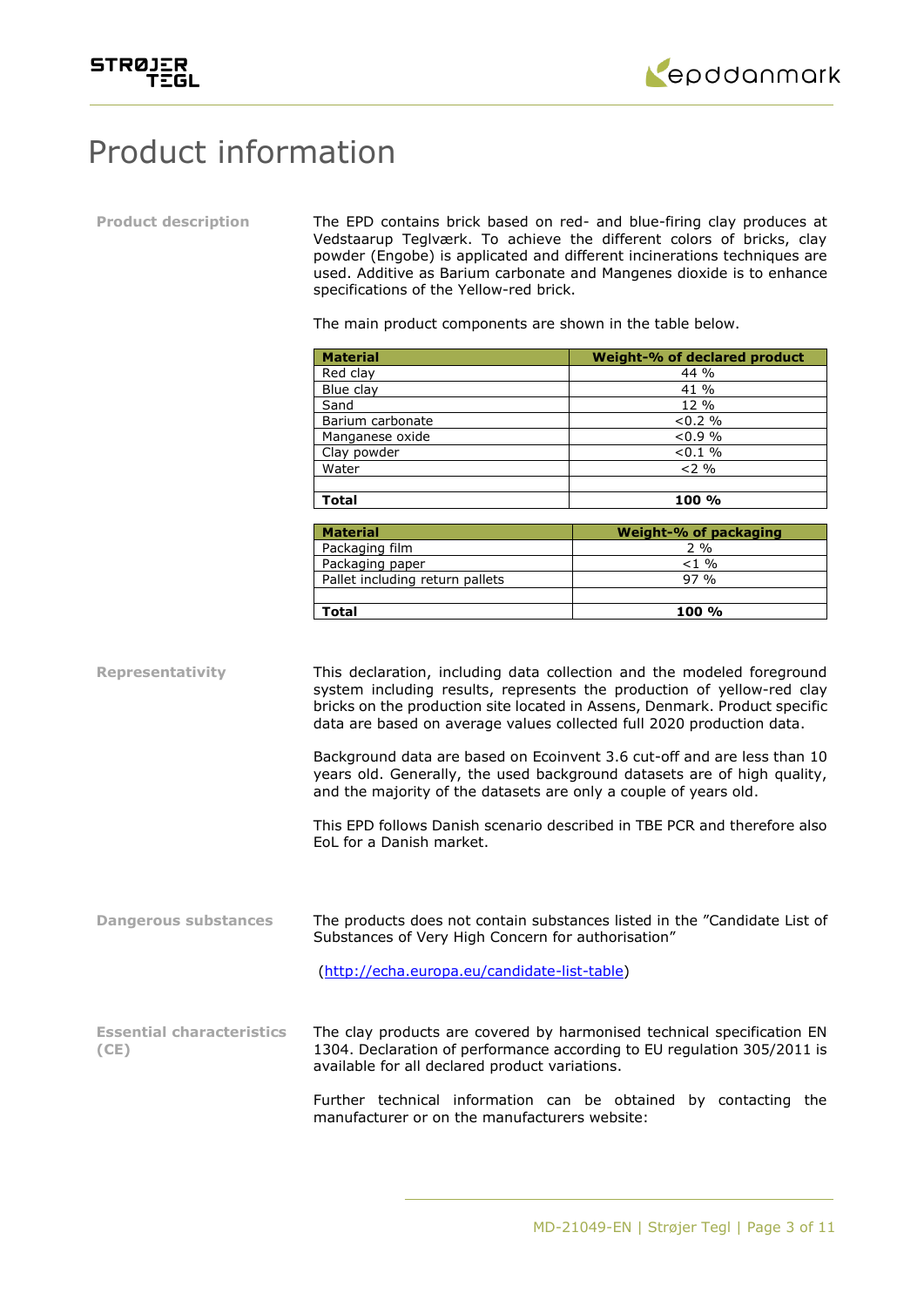



### <https://www.strojertegl.dk/>

| <b>Reference Service Life</b> | 150 years (in accordance with the PCR document issued by the |
|-------------------------------|--------------------------------------------------------------|
| (RSL)                         | European Brick and Tile Industry Association /TBE/):         |

*"For clay construction products, the RSL is 150 years. Studies have shown that clay construction products stand out with their high durability and prevail with no maintenance and a life span of 150 years and more".*

# B340 Safari **R331 Spa** R333 Monza **R338 Savanne** B121 Sebring B543 Lyra B544 Corona **B545 Merkur B546 Taurus** B547 Libra

#### B542 Laika



**Product illustrations:**

# LCA background

**Declared unit** The LCI and LCIA results in this EPD relates to 1 tonne of clay bricks with an expected average reference service life of 150 years in accordance with the TBE PCR for clay products for use in Denmark.

| <b>Name</b>                | <b>Value</b> | Unit              |
|----------------------------|--------------|-------------------|
| Declared unit              |              | ton               |
| Density                    | . 750        | ka/m <sup>3</sup> |
| Conversion factor to 1 kg. | 0.001        | -                 |

The declared unit is defined as: 1 tonne of bricks based on firing clay with an expected average reference service life of 150 years

**PCR** This EPD is developed according to the core rules for the product category of construction products in EN 15804+A1:2013, and the product specific PCR "TBE PCR for clay construction products2 (2014).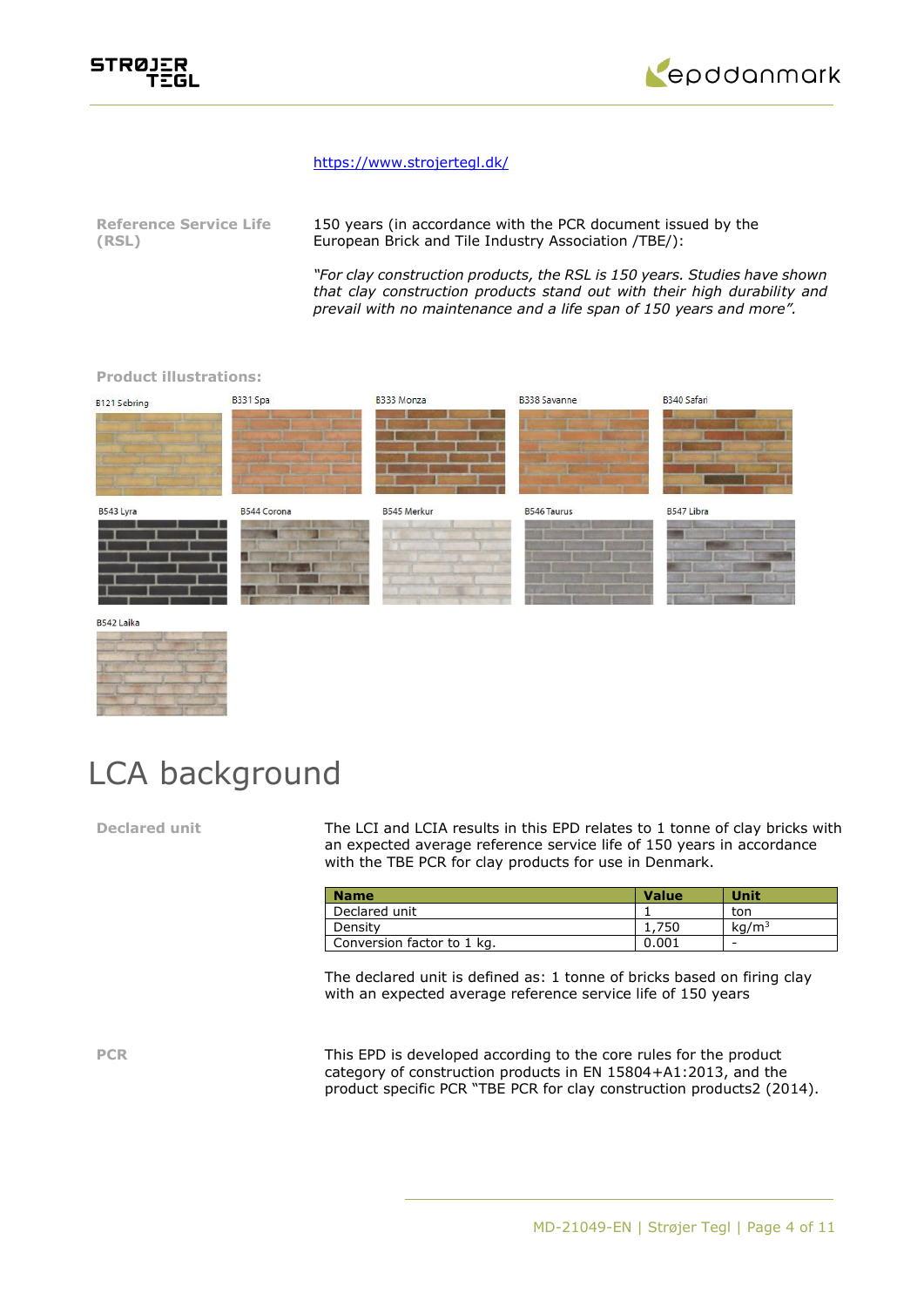



**Flow diagram**



**System boundary** This EPD is based on a "cradle-to-gate with options "modules A4-A5, module C2-C4 and module D".

> The general rules for the exclusion of inputs and outputs follows the requirements in EN 15804, 6.3.5, where the total of neglected input flows per module shall be a maximum of 5 % of energy usage and mass and 1 % of energy usage and mass for unit processes.

#### **Product stage (A1-A3) includes**:

- A1 Extraction and processing of raw materials
- A2 Transport to the production site
- A3 Manufacturing processes

The product stage comprises the acquisition of all raw materials, products and energy, transport to the production site, packaging, and waste processing up to the "end-of-waste" state or final disposal. The LCA results are declared in aggregated form for the product stage, which means, that the sub-modules A1, A2 and A3 are declared as one module A1-A3.

Clay and other minerals are extracted from earth using mining equipment powered by diesel. The clay is then transported to a storage at the production facility. Preparing the clay for brick production consists of maturation and mixing of the clay. The mixture is grided and casted. In the casted form the treated clay is treated with a drying process before it is incinerated. The drying process is so excess mature is extracted from the clay.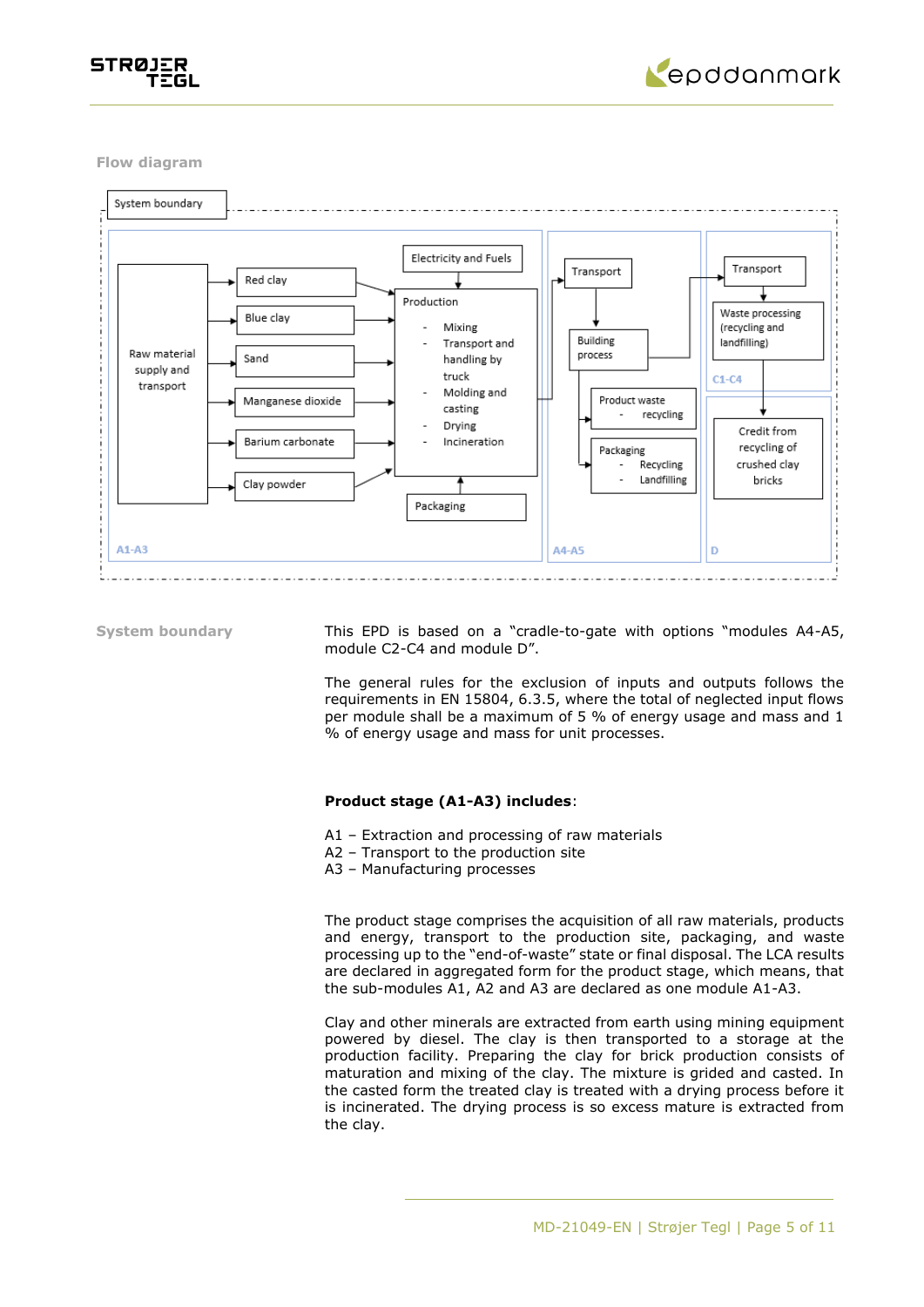



The bricks are fired with natural gas and wood in a tunnel kiln and then cooled. Almost all processes in the production are automatic and therefor manual work is minimal. All electricity consumed in the production is certified green energy from windturbines. The cooled product is stacked on EU pallets (wood) and wrapped in very thin plastic film (polyethylene) to hold them together and prevent accidents during transport.

#### **Construction process stage (A4-A5) includes:**

- A4 transport to the building site
- A5 installation into the building

Average transport for module A4 is set as national default distance at 50 km, according to the PCR. The set up in this model is empty return.

Loss of materials during the installation phase on the building (module A5) site is set to 3 % in mass. Packaging is incinerated according to national scenario with energy recovery where the credit is declared in module D.

#### **Use stage (B1-B7) includes:**

- B1 use or application of the installed product
- B2 maintenance
- B3 repair
- B4 replacement
- B5 refurbishment
- B6 operational energy use
- B7 operational water use

Modules B1– B7 are neglected, hence these modules in general do not generate relevant environmental impact according to TBE PCR.

### **End of Life (C1– C4) includes:**

- C1 deconstruction, demolition
- C2 transport to waste processing
- C3 waste processing for reuse, recovery and/or recycling
- C4 disposal

In general, the environmental impact from C1 is very low and can therefore be ignored and are not declared. Module C2 default scenario from the TBE PCR is used. The national scenario for C4 is 1 % of bricks landfilled.

#### **Re-use, recovery and recycling potential (D) includes:**

Module D includes the reuse, recovery and/or recycling potentials, expressed as net impacts and benefits. This includes the substitution of clay from the recycling of crushed bricks.

According to EN15804+A1 section 6.4.3.3, the benefit potential in module D is calculated from the net output flow. Thus, it is only the primary material content in the bricks that are calculated as recycled with a substitution of clay.

The assumption of module D is as follows: the amount of recycled material mitigates 75 % of clay material. In this case all the clay material will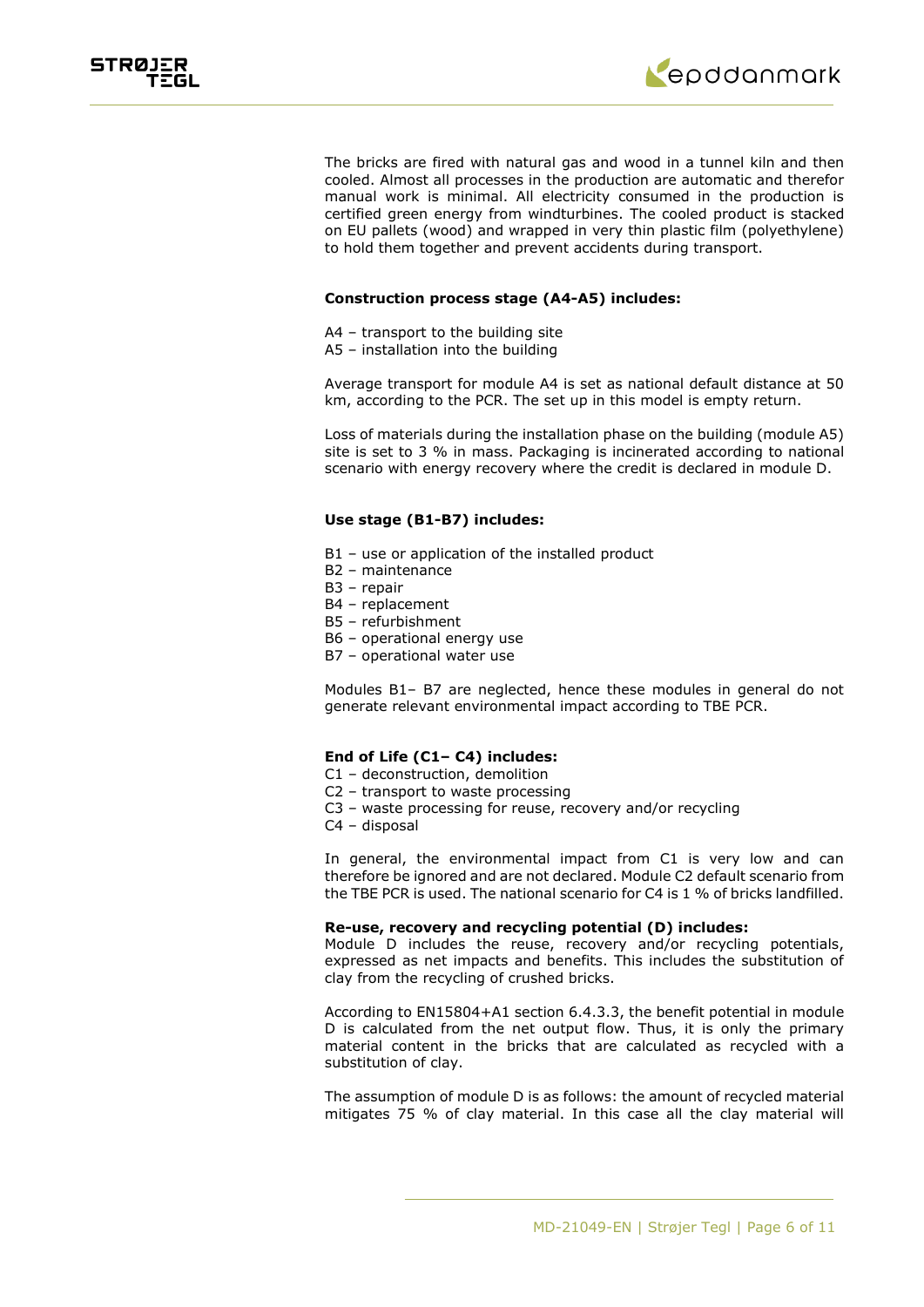epddanmark

substitute clay used for clay bricks production. The rest mitigates gravel in road construction.

# LCA results

STRØJER<br>TEGL

|                  | <b>ENVIRONMENTAL IMPACTS PER 1 tonne brick</b>                                                                                                                                                                                                                                                                                |              |                |              |                |                |                |               |  |  |  |
|------------------|-------------------------------------------------------------------------------------------------------------------------------------------------------------------------------------------------------------------------------------------------------------------------------------------------------------------------------|--------------|----------------|--------------|----------------|----------------|----------------|---------------|--|--|--|
| <b>Indicator</b> | <b>Unit</b>                                                                                                                                                                                                                                                                                                                   | $A1 - A3$    | A <sub>4</sub> | <b>A5</b>    | C <sub>2</sub> | C <sub>3</sub> | C <sub>4</sub> | D             |  |  |  |
| <b>GWP</b>       | [kg $CO2$ eg.]                                                                                                                                                                                                                                                                                                                | $2.00E + 02$ | $5.11E+00$     | 1.76E+00     | $1.65E + 01$   | $3.12E + 00$   | 1.38E-01       | $-6.27E + 00$ |  |  |  |
| ODP              | [kg CFC 11<br>eq.                                                                                                                                                                                                                                                                                                             | 9.52E-06     | 1.01E-06       | 3.82E-08     | 3.03E-06       | 5.41E-07       | $3.21E-08$     | $-7.05E - 07$ |  |  |  |
| AP               | $\lceil$ kg SO <sub>2</sub> eg.]                                                                                                                                                                                                                                                                                              | $3.16E + 00$ | 1.41E-02       | 7.49E-04     | 5.97E-02       | 3.03E-02       | 7.47E-03       | $-5.64E - 02$ |  |  |  |
| EP               | [kg $PO43$<br>eq.]                                                                                                                                                                                                                                                                                                            | 2.13E-01     | 2.92E-03       | 2.61E-04     | 1.22E-02       | 5.49E-03       | 2.40E-04       | $-1.70E - 02$ |  |  |  |
| <b>POCP</b>      | [kg ethene-<br>eq.]                                                                                                                                                                                                                                                                                                           | 1.00E-01     | 6.41E-04       | 2.67E-05     | 2.23E-03       | 5.23E-04       | $3.21E-05$     | $-2.32E - 03$ |  |  |  |
| ADPe             | [kg Sb eg.]                                                                                                                                                                                                                                                                                                                   | 2.45E-03     | 9.17E-05       | 3.63E-06     | 4.52E-04       | 4.84E-06       | 2.10E-06       | $-1.37E - 03$ |  |  |  |
| <b>ADPf</b>      | [MJ]                                                                                                                                                                                                                                                                                                                          | $2.35E + 03$ | $8.21E + 01$   | $3.15E + 00$ | $2.47E + 02$   | $4.32E + 01$   | $2.90E + 00$   | $-7.23E + 01$ |  |  |  |
| Caption          | GWP = Global warming potential; ODP = Ozone depletion potential; $AP =$ Acidification potential of soil and water; $EP =$<br>Eutrophication potential; POCP = Photochemical ozone creation potential; ADPE = Abiotic depletion potential for non fossil<br>resources; ADPF = Abiotic depletion potential for fossil resources |              |                |              |                |                |                |               |  |  |  |

|                  | <b>RESOURCE USE PER 1 tonne brick</b>                                                                                                                                                                                                                                                                                                                                                                                                                                                                                                                                                                                                                                      |              |                |              |                |                |                |               |  |  |  |
|------------------|----------------------------------------------------------------------------------------------------------------------------------------------------------------------------------------------------------------------------------------------------------------------------------------------------------------------------------------------------------------------------------------------------------------------------------------------------------------------------------------------------------------------------------------------------------------------------------------------------------------------------------------------------------------------------|--------------|----------------|--------------|----------------|----------------|----------------|---------------|--|--|--|
| <b>Parameter</b> | <b>Unit</b>                                                                                                                                                                                                                                                                                                                                                                                                                                                                                                                                                                                                                                                                | $A1 - A3$    | A <sub>4</sub> | <b>A5</b>    | C <sub>2</sub> | C <sub>3</sub> | C <sub>4</sub> | D             |  |  |  |
| <b>PERE</b>      | [MJ]                                                                                                                                                                                                                                                                                                                                                                                                                                                                                                                                                                                                                                                                       | $5.19E + 01$ | 7.65E-01       | 3.09E-02     | $2.43E + 00$   | 1.77E-01       | 3.51E-02       | $-5.29E+00$   |  |  |  |
| <b>PERM</b>      | [MJ]                                                                                                                                                                                                                                                                                                                                                                                                                                                                                                                                                                                                                                                                       | $3.28E + 01$ | 2.88E-01       | 1.18E-02     | $1.12E + 00$   | 5.83E-02       | 1.25E-02       | $-2.76E + 00$ |  |  |  |
| <b>PERT</b>      | [MJ]                                                                                                                                                                                                                                                                                                                                                                                                                                                                                                                                                                                                                                                                       | $8.47E + 01$ | $1.05E + 00$   | 4.27E-02     | $3.55E + 00$   | 2.35E-01       | 4.76E-02       | $-8.05E + 00$ |  |  |  |
| <b>PENRE</b>     | [MJ]                                                                                                                                                                                                                                                                                                                                                                                                                                                                                                                                                                                                                                                                       | $2.40E + 03$ | 8.37E+01       | $3.21E + 00$ | $2.52E+02$     | $4.34E + 01$   | $2.96E + 00$   | $-7.91E + 01$ |  |  |  |
| <b>PENRM</b>     | [MJ]                                                                                                                                                                                                                                                                                                                                                                                                                                                                                                                                                                                                                                                                       | 2.27E-02     | $0.00E + 00$   | $0.00E + 00$ | $0.00E + 00$   | $0.00E + 00$   | $0.00E + 00$   | $0.00E + 00$  |  |  |  |
| <b>PENRT</b>     | [MJ]                                                                                                                                                                                                                                                                                                                                                                                                                                                                                                                                                                                                                                                                       | $2.40E + 03$ | $8.37E + 01$   | $3.21E + 00$ | $2.52E+02$     | $4.34E + 01$   | $2.96E + 00$   | $-7.91E + 01$ |  |  |  |
| <b>SM</b>        | [kg]                                                                                                                                                                                                                                                                                                                                                                                                                                                                                                                                                                                                                                                                       | $3.85E + 00$ | $0.00E + 00$   | $0.00E + 00$ | $0.00E + 00$   | $0.00E + 00$   | $0.00E + 00$   | $0.00E + 00$  |  |  |  |
| <b>RSF</b>       | [MJ]                                                                                                                                                                                                                                                                                                                                                                                                                                                                                                                                                                                                                                                                       | 5.19E-02     | $0.00E + 00$   | $0.00E + 00$ | $0.00E + 00$   | $0.00E + 00$   | $0.00E + 00$   | $0.00E + 00$  |  |  |  |
| <b>NRSF</b>      | [MJ]                                                                                                                                                                                                                                                                                                                                                                                                                                                                                                                                                                                                                                                                       | $0.00E + 00$ | $0.00E + 00$   | $0.00E + 00$ | $0.00E + 00$   | $0.00E + 00$   | $0.00E + 00$   | $0.00E + 00$  |  |  |  |
| <b>FW</b>        | $\lceil m^3 \rceil$                                                                                                                                                                                                                                                                                                                                                                                                                                                                                                                                                                                                                                                        | 8.89E-01     | 9.52E-03       | 7.24E-04     | 2.65E-02       | 2.24E-03       | 2.58E-03       | $-1.25E-01$   |  |  |  |
| Caption          | PERE = Use of renewable primary energy excluding renewable primary energy resources used as raw materials; PERM = Use<br>of renewable primary energy resources used as raw materials; PERT = Total use of renewable primary energy resources;<br>PENRE = Use of non renewable primary energy excluding non renewable primary energy resources used as raw materials;<br>PENRM = Use of non renewable primary energy resources used as raw materials; PENRT = Total use of non renewable<br>primary energy resources; SM = Use of secondary material; RSF = Use of renewable secondary fuels; NRSF = Use of non<br>renewable secondary fuels; $FW = Net$ use of fresh water |              |                |              |                |                |                |               |  |  |  |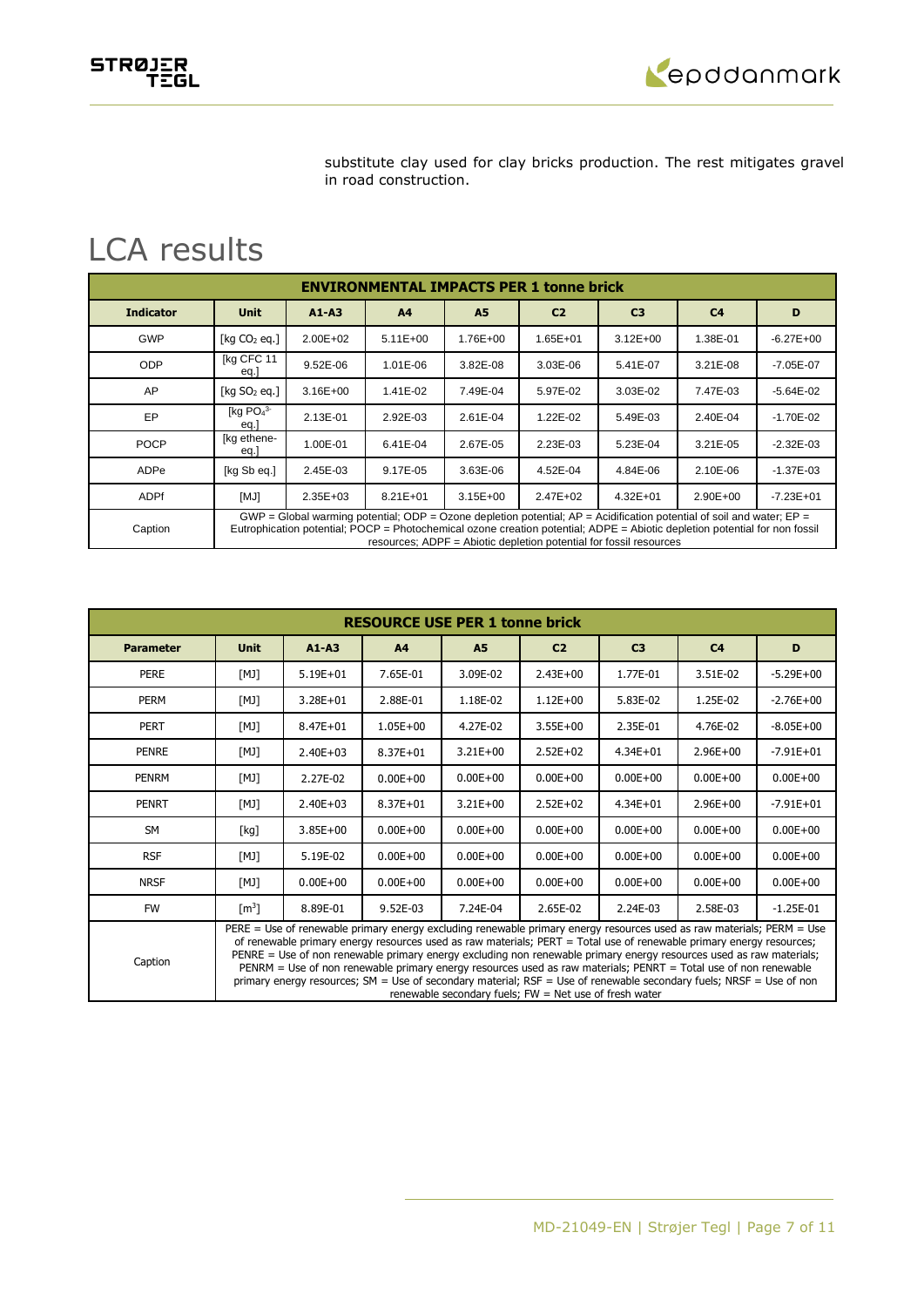

|                  | <b>WASTE CATEGORIES AND OUTPUT FLOWS PER 1 tonne brick</b> |              |              |              |                |                |                |              |  |  |  |
|------------------|------------------------------------------------------------|--------------|--------------|--------------|----------------|----------------|----------------|--------------|--|--|--|
| <b>Parameter</b> | <b>Unit</b>                                                | $A1 - A3$    | A4           | <b>A5</b>    | C <sub>2</sub> | C <sub>3</sub> | C <sub>4</sub> | D            |  |  |  |
| <b>HWD</b>       | [kg]                                                       | 3.20E-03     | 2.03E-04     | 9.00E-06     | 6.60E-04       | 1.18E-04       | 5.15E-06       | $-4.21E-04$  |  |  |  |
| <b>NHWD</b>      | [kg]                                                       | $1.99E + 01$ | 7.28E+00     | 2.82E-01     | $1.20E + 01$   | 5.14E-02       | $9.75E + 00$   | $-1.71E+00$  |  |  |  |
| <b>RWD</b>       | [kg]                                                       | 2.63E-03     | 5.72E-04     | 2.11E-05     | 1.72E-03       | 3.02E-04       | 1.82E-05       | $-4.12E-04$  |  |  |  |
|                  |                                                            |              |              |              |                |                |                |              |  |  |  |
| <b>CRU</b>       | [kg]                                                       | $0.00E + 00$ | $0.00E + 00$ | $0.00E + 00$ | $0.00E + 00$   | $0.00E + 00$   | $0.00E + 00$   | $0.00E + 00$ |  |  |  |
| <b>MFR</b>       | [kg]                                                       | $3.56E + 00$ | $0.00E + 00$ | $3.00E + 01$ | $0.00E + 00$   | $9.60E + 02$   | $0.00E + 00$   | $0.00E + 00$ |  |  |  |
| <b>MER</b>       | [kg]                                                       | $0.00E + 00$ | $0.00E + 00$ | $0.00E + 00$ | $0.00E + 00$   | $0.00E + 00$   | $0.00E + 00$   | $0.00E + 00$ |  |  |  |

| <b>PILIN</b> | 1 N.Y I                                                                                                                     | v.vv∟⊤vv     | <b>U.UULTUU</b> | <b>U.UULTUU</b> | <b>U.UULTUU</b>                 | <u>u.uul Tuu</u> | <u>u.uul Tuu</u> | <b>U.UULTUU</b> |  |  |
|--------------|-----------------------------------------------------------------------------------------------------------------------------|--------------|-----------------|-----------------|---------------------------------|------------------|------------------|-----------------|--|--|
| EEE          | [MJ]                                                                                                                        | $0.00E + 00$ | $0.00E + 00$    | $3.72E + 00$    | $0.00E + 00$                    | $0.00E + 00$     | $0.00E + 00$     | $0.00E + 00$    |  |  |
| EET          | [MJ]                                                                                                                        | $0.00E + 00$ | $0.00E + 00$    | $1.48E + 01$    | $0.00E + 00$                    | $0.00E + 00$     | $0.00E + 00$     | $0.00E + 00$    |  |  |
|              | $HWD =$ Hazardous waste disposed; NHWD = Non hazardous waste disposed; RWD = Radioactive waste disposed; CRU =              |              |                 |                 |                                 |                  |                  |                 |  |  |
|              | Components for re-use; MFR = Materials for recycling; MER = Materials for energy recovery EEE = Exported electrical energy; |              |                 |                 |                                 |                  |                  |                 |  |  |
| Caption      |                                                                                                                             |              |                 |                 | $EET = Exported thermal energy$ |                  |                  |                 |  |  |

# Additional information

**Technical information on scenarios**

# **Transport to the building site (A4)**

| Parameter                                   | Value                                   | Unit              |
|---------------------------------------------|-----------------------------------------|-------------------|
| Fuel type                                   | <b>Diesel</b>                           |                   |
| Vehicle type                                | Euro6, freight, lorry<br>>32 metric ton |                   |
| Transport distance                          | 50                                      | Km                |
| Capacity utilisation (including empty runs) | 50                                      | $\%$              |
| Gross density of products transported       | 1,750                                   | kq/m <sup>3</sup> |
| Capacity utilisation volume factor          |                                         |                   |

#### **Installation of the product in the building (A5)**

| Parameter                               | Value | Unit |
|-----------------------------------------|-------|------|
| Waste material (bricks) 3%              | 30    | kq   |
| Waste material (packaging)              | 0.71  | kq   |
| Direct emissions to air, soil and waste |       | ĸq   |

### **Use (B1-B7)**

| Parameter    | <b>Value</b> | Unit |
|--------------|--------------|------|
| Not relevant |              |      |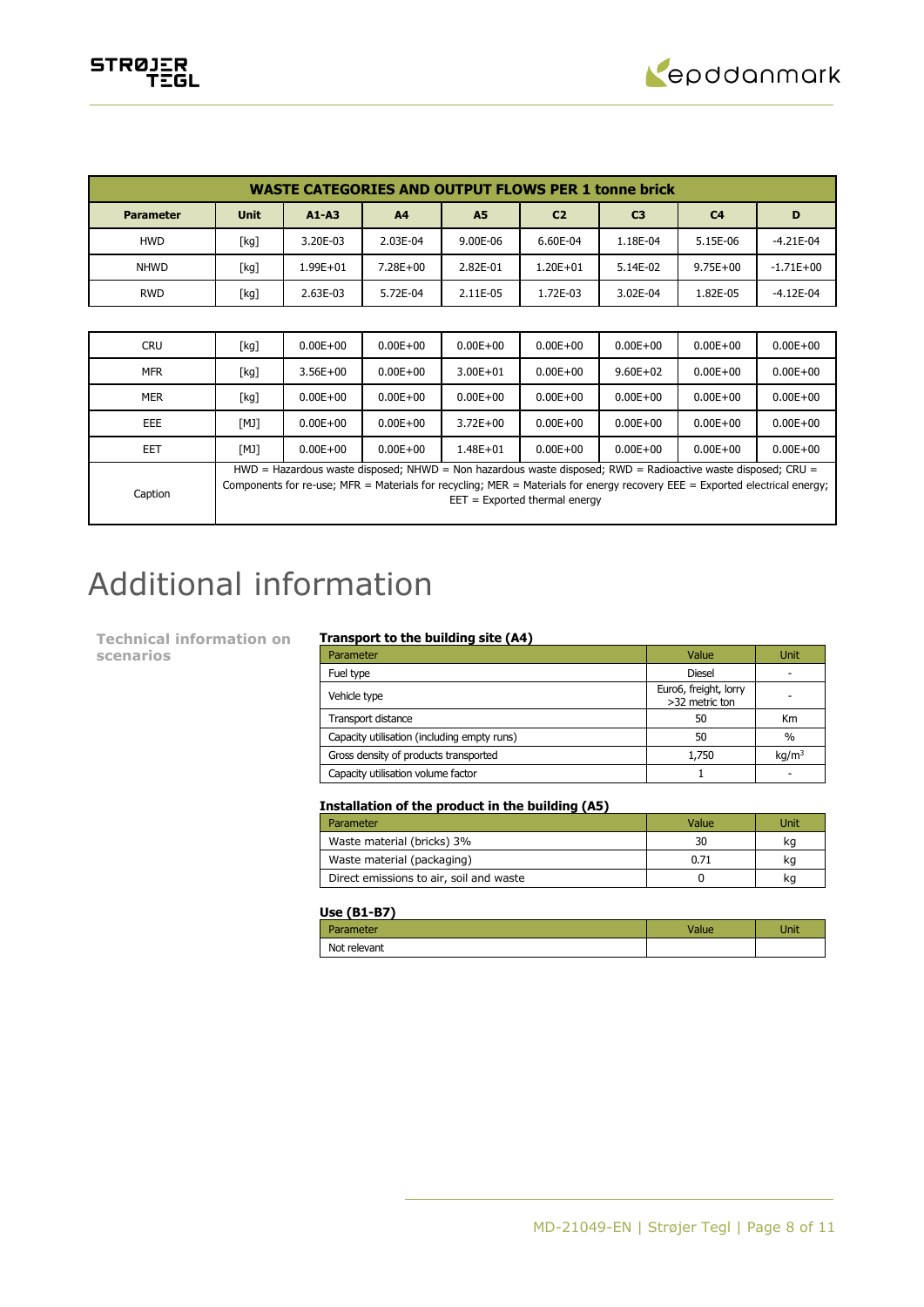

# STRØJER<br>TEGL

#### **Reference service life**

| <b>Navn</b>                   |                                                                        |
|-------------------------------|------------------------------------------------------------------------|
| Reference service Life        | 150 years                                                              |
| Declared product properties   | <b>DoP</b>                                                             |
| Design application parameters | <b>DoP</b>                                                             |
| Assumed quality of work       | Supplier: https://www.strojertegl.dk/                                  |
| Outdoor environment           | https://www.strojertegl.dk/praksis-og-<br>vejledninger/leveringsquide/ |
| Indoor environment            | https://bygitegl.dk/                                                   |
| Usage conditions              | https://www.strojertegl.dk/downloads/ydeevnedeklarationer/             |
| Maintenance                   | Construction Clay products, TBE 2014                                   |

#### **End of life (C1-C4)**

| Parameter                  | Value | Unit |
|----------------------------|-------|------|
| Collected separately       | 970   | kg   |
| Collected with mixed waste |       | kg   |
| For reuse                  |       | kg   |
| For recycling              | 960.3 | kq   |
| For energy recovery        |       | kg   |
| For landfilling            | 9.7   | ĸс   |

#### **Reuse, recovery and/or recycling potential (D)**

| Parameter      | Value | Jnit |
|----------------|-------|------|
| PE             | 0.52  | kg   |
| Paper          | 0.19  | kg   |
| Crushed bricks | 990.3 | kg   |

**Indoor air** *The EPD does not give information on release of dangerous substances to indoor air because the horizontal standards on measurement of release of regulated dangerous substances from construction products using harmonised test methods according to the provisions of the respective technical committees for European product standards are not available.*

> *There are no hazardous components in the brick components and hence no predictable indoor climate relevant components. However, there are no available measurements on indoor air emissions.*

**Soil and water** *The EPD does not give information on release of dangerous substances to soil and water because the horizontal standards on measurement of release of regulated dangerous substances from construction products using harmonised test methods according to the provisions of the respective technical committees for European product standards are not available.*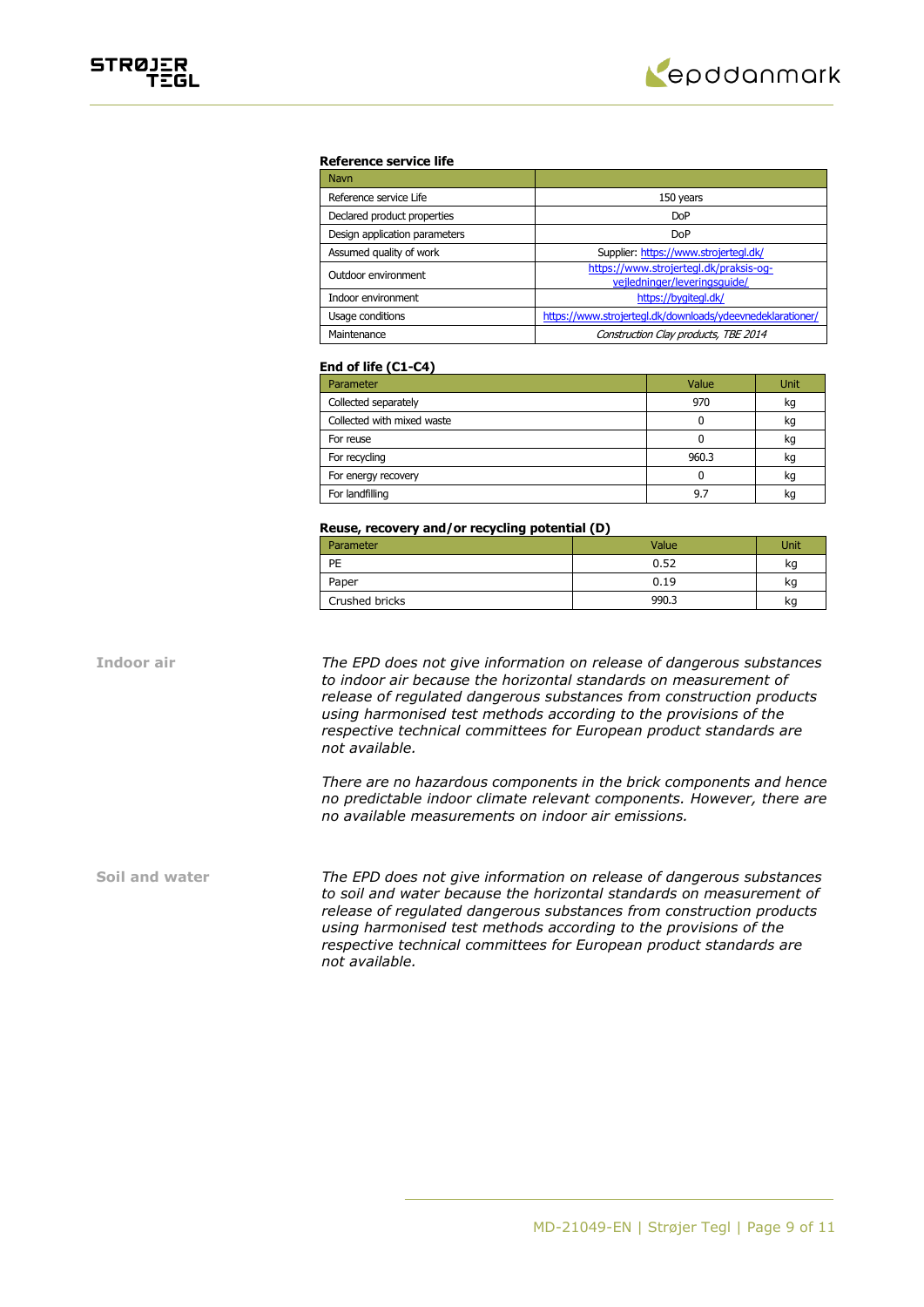

# References

| <b>Publisher</b>               | epddanmark<br>http://www.epddanmark.dk                                                                                                 |
|--------------------------------|----------------------------------------------------------------------------------------------------------------------------------------|
| Programme operator             | Danish Technological Institute<br><b>Buildings &amp; Environment</b><br>Gregersensvej<br>DK-2630 Taastrup<br>http://www.teknologisk.dk |
| <b>LCA-practitioner</b>        | Rie Winther Rusbjerg<br>Energysolution A/S<br>True Møllevej 1<br>DK - 8381 Tilst<br>E-mail: rru@energysolution.dk                      |
| LCA software /background data  | Simapro 9.1.1.1<br>Generic data is based on data from Ecoinvent<br>3.6 allocation, cut-off classification                              |
| 3 <sup>rd</sup> party verifier | Ninkie Bendtsen<br>NIRAS A/S<br>Sortemosevej 19<br>DK-3450 Allerød<br>www.niras.dk                                                     |

# **General programme instructions**

Version 2.0 www.epddanmark.dk

# **EN 15804**

DS/EN 15804 + A1:2013 - "Sustainability of construction works – Environmental product declarations – Core rules for the product category of construction products"

# **EN 15942**

DS/EN 15942:2011 - " Sustainability of construction works - Environmental product declarations -Communication format business-to-business"

## **ISO 14025**

DS/EN ISO 14025:2010 – " Environmental labels and declarations – Type III environmental declarations – Principles and procedures"

# **ISO 14040**

DS/EN ISO 14040:2008 – " Environmental management – Life cycle assessment – Principles and framework"